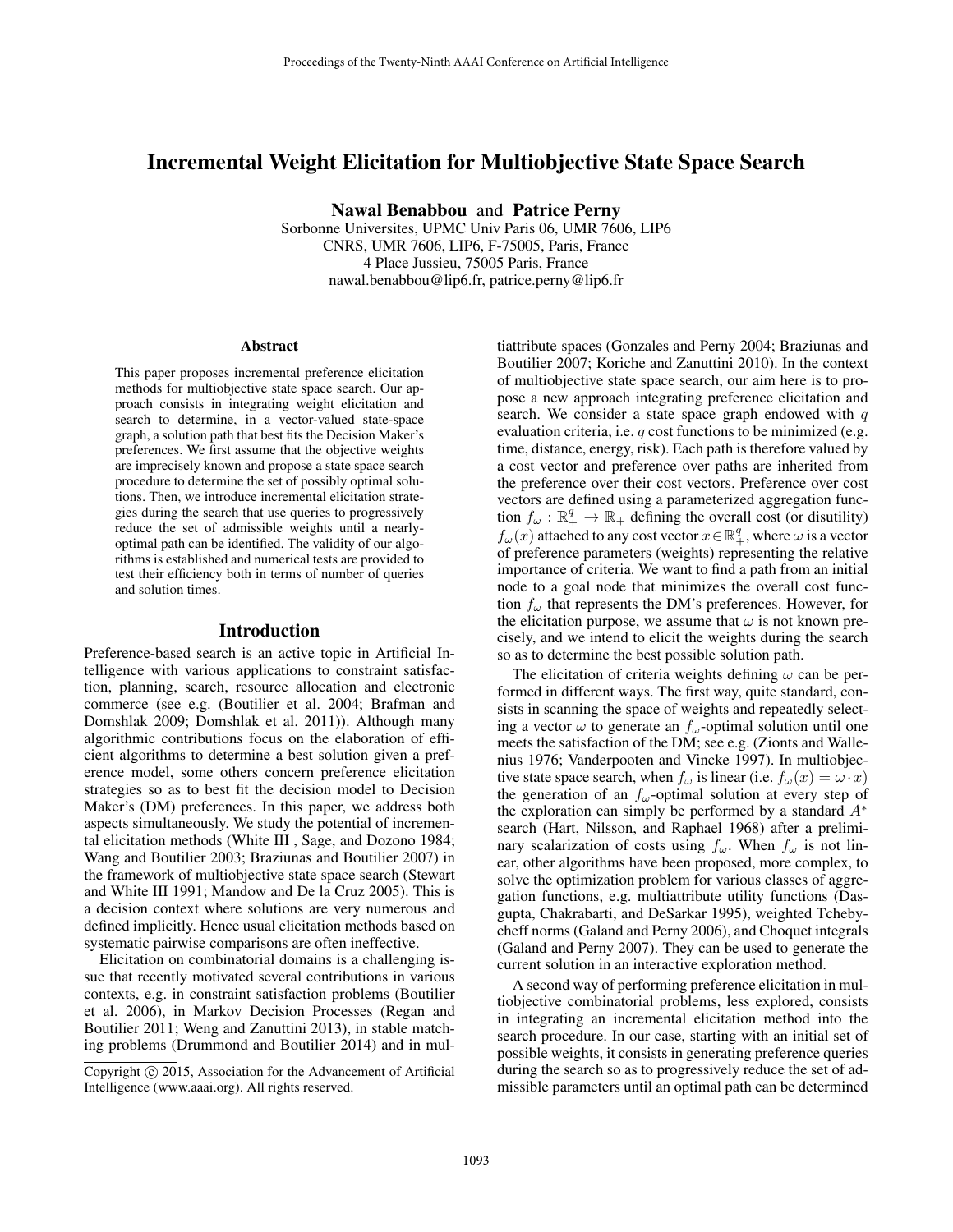or approximated with some guarantees. This is the line we explore in this paper. Assuming that  $f_{\omega}$  is a linear model and that  $\omega$  is not known, we first propose a state space search procedure to determine the set of possibly  $f_{\omega}$ -optimal solutions. Then, we introduce incremental elicitation strategies into the search so as to progressively reduce the set of admissible weights until a nearly-optimal path is found.

#### The General Framework

Let  $G = (N, A)$  be a state space graph where N is the finite set of nodes representing the states and A is the set of arcs representing the feasible state transitions. More precisely,  $A = \{(n, n^{\prime}) : n \in N, n' \in S(n)\}$  where  $S(n) \subseteq N$  is the set of all successors of  $n$ . We consider a finite set of criteria  $g_i: A \to \mathbb{R}_+, i \in Q = \{1, \ldots, q\}.$  We assume that  $g_i$ 's are cost functions to be minimized. Hence, graph  $G$  is endowed with a vector valuation function  $g : A \to \mathbb{R}^q_+$  which assigns to each arc  $a \in A$  the cost vector  $g(a) = (g_1(a), \ldots, g_q(a)).$ A path between  $n$  and  $n'$  is characterized by a list of nodes of type  $\langle n, \ldots, n' \rangle$  and  $\circ$  is the path appending operator. The set of all paths linking *n* to  $n'$  is denoted  $P(n, n')$  and the set of all paths linking n to any goal node  $\gamma \in \Gamma$  is denoted  $P(n, \Gamma)$ ; thus, the set of solution paths, starting at the source node  $s \in N$ , is denoted  $P(s, \Gamma)$ . The cost vector of a path p is denoted  $g(p)$  and is the sum of the cost vector of its constituent arcs. The set of feasible cost vectors is denoted  $\mathcal{X} = \{g(p) : p \in P(s, \Gamma) \}$ . It represents the image of all solution paths in the space of criteria.

We assume that the DM's preferences are represented by a linear function  $f_{\omega}(x) = \omega \cdot x$  measuring the overall cost of paths. Since  $\omega$  is not known precisely, we consider a set  $\Omega$  containing all normalized weighting vectors compatible with the observed preference statements. By default,  $\Omega$  is initially defined as the simplex  $\{\omega \in \text{int}(\mathbb{R}^q_+) : \sum_{i=1}^q \omega_i = 1\}$ where int represents the interior of the cone  $\overline{\mathbb{R}^q_+}$  (this prevents to have any zero in the weighting vector and guarantees the Pareto-optimality of  $f_{\omega}$ -optimal cost vectors). Due to the linearity of  $f_{\omega}$ , any preference statement of type " $x$  is at least as good as  $y$ " induces a linear constraint  $f_{\omega}(x) - f_{\omega}(y) \leq 0$  over the simplex. Hence, throughout the paper, we assume without loss of generality that  $\Omega$  is a convex polyhedron. Given the uncertainty set  $\Omega$ , we first consider the problem of determining the set  $PO_{\Omega}(\mathcal{X})$  of possibly  $f_{\omega}$ -optimal cost vectors in X, i.e. the set of cost vectors  $x \in \mathcal{X}$  that minimize  $f_{\omega}$  for some  $\omega \in \Omega$ . Formally:

**Definition 1.** 
$$
\forall X \subseteq \mathbb{R}^q_+
$$
,  $PO_{\Omega}(X) = \bigcup_{\omega \in \Omega} \arg \min_{x \in X} f_{\omega}(x)$ .

When  $X$  is a set of cost vectors associated to paths in  $G$ , the subset of paths having their cost vector in  $PO_{\Omega}(X)$  is called the set of possibly optimal paths. We first address the computation of  $\text{PO}_{\Omega}(X)$ , for a finite set of vectors  $X \subset \mathbb{R}^q_+$ given in extension. Then we will propose an adaptation of MOA<sup>\*</sup> search so as to construct  $\mathrm{PO}_{\Omega}(\mathcal{X})$ .

## Determination of Possibly Optimal Elements

Let  $X = \{x^1, \dots, x^m\} \subset \mathbb{R}_+^q$  be a non-empty and finite set of vectors. Let us introduce the  $\Omega$ -dominance relation  $\prec_{\Omega}$ defined on subsets of vectors by:

**Definition 2** ( $\Omega$ -dominance). *For all*  $Y, Z \subseteq \mathbb{R}^q_+$ :

 $Z \prec_{\Omega} Y$  *if and only if*  $\forall y \in Y, \forall \omega \in \Omega, \exists z \in Z, \omega \cdot z < \omega \cdot y$ This relation is useful to determine  $PO_{\Omega}(X)$  due to the following proposition.

**Proposition 1.** *If there exists*  $Y, Z \subseteq X$  *such that*  $Z \prec_{\Omega} Y$ *then*  $Y \cap \mathrm{PO}_{\Omega}(X) = \emptyset$ *.* 

*Proof.* Consider  $Y, Z \subseteq X$  such that  $Z \prec_{\Omega} Y$ . By Definition 2, we know that, for all  $y \in Y$ , for all  $\omega \in \Omega$ , there exists  $z \in Z \subseteq X$  such that  $\omega \cdot z < \omega \cdot y$ . Hence no element  $y \in Y$ is  $f_{\omega}$ -optimal for some  $\omega \in \Omega$ . Therefore no element of Y belongs to  $PO_{\Omega}(X)$ , which establishes the result.  $\Box$ 

This proposition enables us to propose the following algorithm to compute  $PO_{\Omega}(X)$ :

| Algorithm 1: $\Omega$ -Filter(X) |                                                                                                                                      |  |  |  |  |  |
|----------------------------------|--------------------------------------------------------------------------------------------------------------------------------------|--|--|--|--|--|
|                                  | <b>Input:</b> $\Omega$ ; $X = \{x^1, \ldots, x^m\}$ ; $\sigma$ : permutation of $\{1, \ldots, m\}$                                   |  |  |  |  |  |
|                                  | Output: $X_m^{\sigma}$                                                                                                               |  |  |  |  |  |
|                                  | $X_0^{\sigma} \leftarrow X$                                                                                                          |  |  |  |  |  |
|                                  | 2 for $i = 1 \ldots m$ do                                                                                                            |  |  |  |  |  |
|                                  | 3 if $X_{i-1}^{\sigma} \prec_{\Omega} \{x^{\sigma(i)}\}$ then $X_i^{\sigma} \leftarrow X_{i-1}^{\sigma} \setminus \{x^{\sigma(i)}\}$ |  |  |  |  |  |
|                                  | 4 else $X_i^{\sigma} \leftarrow X_{i-1}^{\sigma}$                                                                                    |  |  |  |  |  |

Before establishing the validity of Algorithm 1, let us remark that it builds nested sets  $X_i^{\sigma}$ ,  $i = 1...m$ , by iteratively testing whether  $X_{i-1}^{\sigma} \prec_{\Omega} \{x^{\sigma(i)}\}$  and discarding  $x^{\sigma(i)}$  if the test succeeds, where  $\sigma$  is a given permutation of  $\{1, \ldots, m\}$ . Since  $\Omega$  is described by a (reasonably small) set of linear constraints (at most one per preference statement obtained from the DM), testing whether  $X_{i-1}^{\sigma} \prec_{\Omega} \{x^{\sigma(i)}\}$  can be performed by solving  $\max_{\omega \in \Omega} \min_{x \in X_{i-1}^{\sigma}} \omega \cdot (x - x^{\sigma(i)})$  due to the following proposition:

**Proposition 2.** For all  $Y, Z \subseteq \mathbb{R}^q_+$ :

$$
Z \prec_{\Omega} Y \Leftrightarrow \left[ \forall y \in Y, \max_{\omega \in \Omega} \min_{z \in Z} \omega \cdot (z - y) < 0 \right]
$$

*Proof.* Let  $Y, Z \subseteq \mathbb{R}_+^q$  such that  $Z \prec_{\Omega} Y$ . Let  $y \in Y$ . For all  $\omega \in \Omega$ , there exists  $z \in Z$  such that  $\omega \cdot z < \omega \cdot y$  (Definition 2). Hence, we have  $\min_{z \in Z} \omega \cdot (z - y) < 0$  for all  $\omega \in \Omega$ and in particular, we have  $\max_{\omega \in \Omega} \min_{z \in Z} \omega \cdot (z - y) < 0$ . Reciprocally, let  $Y, Z \subseteq \mathbb{R}^q_+$  such that for all  $y \in Y$ ,  $\max_{\omega \in \Omega} \min_{z \in Z} \omega \cdot (z - y) < 0$ . Let  $y \in Y$ . Then, for all  $\omega \in \Omega$ , we have  $\min_{z \in Z} \omega (z-y) < 0$  and so there exists  $z \in Z$  such that  $\omega \cdot z < \omega \cdot y$ . Thus  $Z \prec_{\Omega} Y$  (Definition 2).  $\Box$ 

Hence, Algorithm 1 requires to solve only  $m$  linear programs of bounded size and therefore is polynomial in the size of  $X$ . Now, to establish the validity of Algorithm 1, we first establish Lemma 1 showing that the output of Algorithm 1 is independent of the permutation  $\sigma$ .

**Lemma 1.** *For any two permutations*  $\sigma_1$  *and*  $\sigma_2$ *, the two sets*  $X_{m}^{\sigma_1}$  and  $X_{m}^{\sigma_2}$  are equal, where  $X_{m}^{\sigma_1}$  (resp.  $X_{m}^{\sigma_2}$ ) denotes the *output of Algorithm 1 obtained from*  $\sigma_1$  (*resp.*  $\sigma_2$ *).*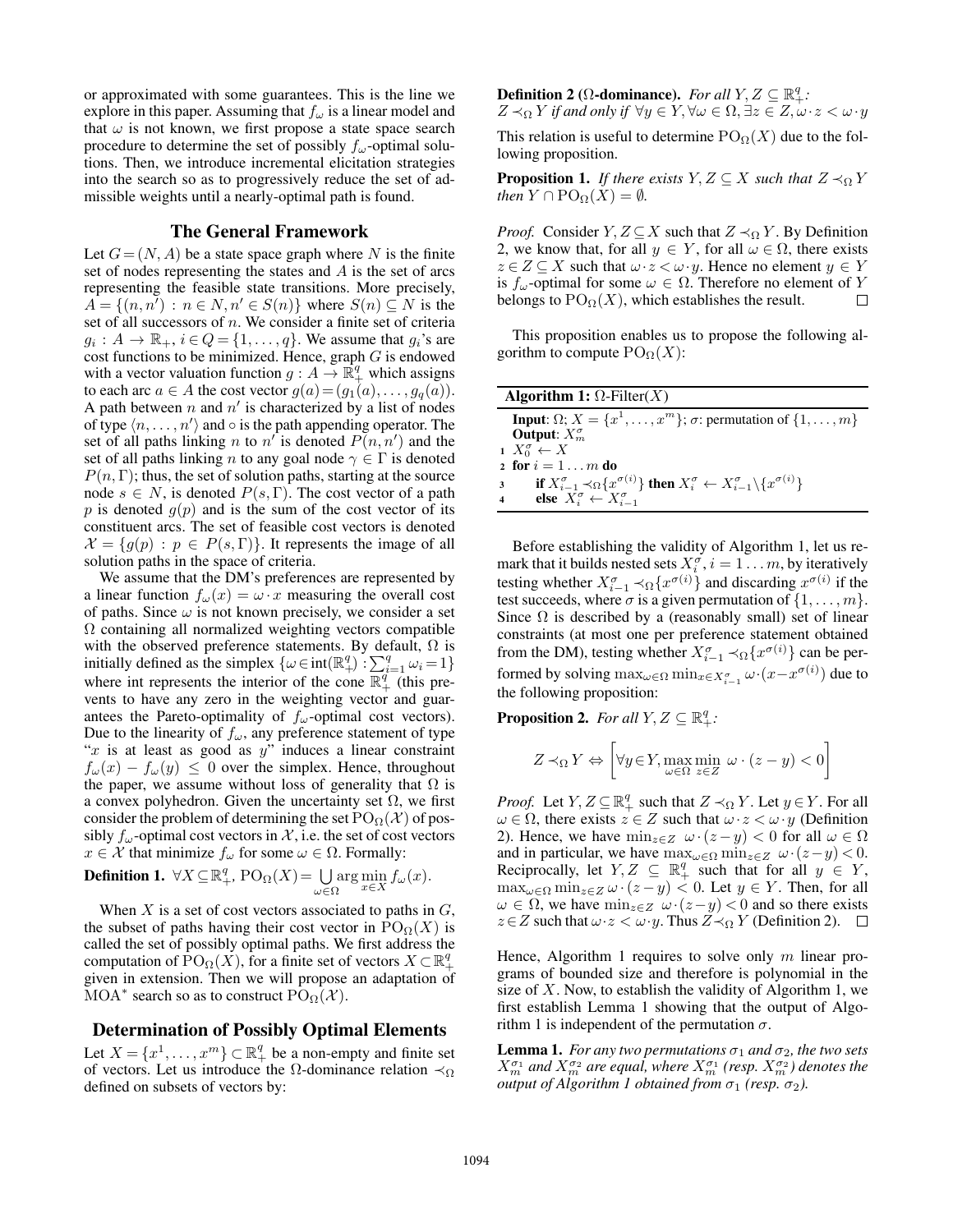*Proof.* Let  $\sigma_1$  and  $\sigma_2$  be two permutations of  $\{1, \ldots, m\}$ . Let us prove (by contradiction) that  $X_{m}^{\sigma_1} \subseteq X_{m}^{\sigma_2}$ . Let  $x^i \in X_{m}^{\sigma_1}$ and assume  $x^i \notin X_m^{\sigma_2}$ . First, let  $j \in \{1, \ldots, m\}$  be the iteration step such that  $i = \sigma_1(j)$ . Since  $x^i \in X_m^{\sigma_1}$ , we necessarily have not $(X_{j-1}^{\sigma_1} \prec_{\Omega} \{x^{i}\})$ , i.e. there exists  $\omega' \in \Omega$  such that  $\omega' \cdot x \geq \omega' \cdot x^i$  for all  $x \in X^{\sigma_1}_{j-1}$  (Definition 2). Then, let  $k \in \{1, \ldots, m\}$  be the iteration step such that  $i = \sigma_2(k)$ . Since  $x^i \notin X_{m}^{\sigma_2}$ , we necessarily have  $X_{k-1}^{\sigma_2} \prec_{\Omega} \{x^i\}$ , i.e. for all  $\omega \in \Omega$ , there exists  $x \in X_{k-1}^{\sigma_2}$  such that  $\omega \cdot x < \omega \cdot x^i$ (Definition 2); hence, the set  $X' = \{x \in X : \omega' \cdot x < \omega' \cdot x^i\}$ is not empty since we have  $X_{k-1}^{\sigma_2} \subseteq X$  by construction. Then, by definition of  $\omega'$ , we have  $X' \cap X_{j-1}^{\sigma_1} = \emptyset$ . Hence  $X' \cap X_{m}^{\sigma_1} = \emptyset$  since  $X_{j-1}^{\sigma_1} \supseteq X_{m}^{\sigma_1}$  by construction. Therefore, for all  $l \in \{1, \ldots, m\}$  such that  $x^{\sigma_1(l)} \in X'$ , we necessarily have  $x^{\sigma_1(l)} \in X_{l-1}^{\sigma_1}$  and  $x^{\sigma_1(l)} \notin X_l^{\sigma_1}$ . Hence, letting L denote the largest iteration step l such that  $x^{\sigma_1(l)} \in X'$ , we have  $X' \cap X_{L-1}^{\sigma_1} = \{x^{\sigma_1(L)}\}$ . Then, since we know that  $x^{\sigma_1(L)} \notin X_L^{\sigma_1}$ , we necessarily have  $X_{L-1}^{\sigma_1} \prec_{\Omega} \{x^{\sigma_1(L)}\}$  and so there exists  $x' \in X^{\sigma_1}_{L-1}$  such that  $\omega' \cdot x' \lt \omega' \cdot x^{\sigma_1(L)}$  (Definition 2). Moreover, since  $X' \cap X_{L-1}^{\sigma_1} = \{x^{\sigma_1(L)}\}$ , we also know that  $x' \notin X'$ . Finally, since  $x^{\sigma_1(L)} \in X'$  by definition, we have  $\omega' \cdot x' \lt \omega' \cdot x^{\sigma_1(L)} \lt \omega' \cdot x^i$  which contradicts the fact that  $x' \notin X'$ ; hence  $x^i \in X_m^{\sigma_2}$ . Finally, since  $\sigma_1$  and  $\sigma_2$  can be any two permutations, we conclude that  $X_{m}^{\sigma_1} = X_{m}^{\sigma_2}$ .  $\Box$ 

Thus, Algorithm 1 returns the same subset of  $X$  whatever the permutation  $\sigma$  of  $\{1, \ldots, m\}$ .

#### **Theorem 1.** *Algorithm 1 returns exactly the set*  $PO_{\Omega}(X)$ *.*

*Proof.* Let  $X_m$  denote the output of Algorithm 1. First, let us prove that  $PO_{\Omega}(X) \subseteq X_m$ . Let  $x^i \in PO_{\Omega}(X)$ . By Definition 1, there exists  $\omega' \in \Omega$  such that  $x^i \in \arg \min_{x \in X} \omega' \cdot x$ , i.e.  $\omega' \cdot x \geq \omega' \cdot x^i$  for all  $x \in X$ . Hence we have not $(X \prec_{\Omega} \{x^i\})$ by Definition 2. Thus, we have not $(X_{1-1}^{\sigma} \prec_{\Omega} \{x^{\sigma(1)}\})$  for any permutation  $\sigma$  of  $\{1, \ldots, m\}$  such that  $\sigma(1) = i$  and then we have  $x^i \in X_m^{\sigma}$  by construction; therefore, we have  $x^i \in$  $X_m$  by Lemma 1. Now, let us prove that  $X_m \subseteq \text{PO}_{\Omega}(X)$ . Let  $x^i \in X_m$ . Let  $\sigma$  be a permutation of  $\{1, \ldots, m\}$  such that  $\sigma(1) = i$ . Since  $x^i \in \overline{X}_m$ , we have  $x^i \in \overline{X}_m^{\sigma}$  by Lemma 1. Then, by construction of  $X_m^{\sigma}$ , we have not $(X_{1-1}^{\sigma} \prec_{\Omega} \{x^i\}),$ i.e. not( $X \prec_{\Omega} \{x^i\}$ ). Therefore, by Definition 2, there exists  $\omega' \in \Omega$  such that  $\omega' \cdot x \geq \omega' \cdot x^i$  for all  $x \in X$ , i.e.  $x^i \in \arg \min_{x \in X} \omega' \cdot x$ . Thus, we have  $x^i \in \text{PO}_{\Omega}(X)$ .

Algorithm 1 assumes that  $X$  is given explicitly. It cannot directly be applied on  $X$  which is only implicitly known as the image of all solution paths in the space of criteria. Instead, we propose now a search procedure directly focusing on possibly optimal cost vectors.

## Search of Possibly Optimal Paths

Preference-based search methods in multiobjective optimization are often based on the exploration of the set of Pareto-optimal solutions. The so-called MOA<sup>\*</sup> algorithm (Stewart and White III 1991; Mandow and De la Cruz 2005) is a multiobjective extension of  $A^*$  (Hart, Nilsson,

and Raphael 1968) that determines  $ND(\mathcal{X}) \subseteq \mathcal{X}$  the set of Pareto non-dominated cost vectors attached to paths in  $P(s, \Gamma)$  and returns one path for each element. Formally  $ND(\mathcal{X}) = \{x \in \mathcal{X} : \forall y \in \mathcal{X}, \text{not}(y \prec_P x)\}\$  where  $\prec_P$  is the Pareto dominance relation on cost vectors, i.e.  $x \prec_P y$ (read x Pareto-dominates y) if and only if  $x_i \leq y_i$  for all  $i \in Q$  and  $x_k < y_k$  for some  $k \in Q$ . At some point, we will also consider the weak Pareto dominance, i.e.  $x \preceq_P y$  (read x weakly Pareto-dominates y) if and only if  $x_i \leq y_i$  for all  $i \in Q$ . Since all preference models considered in multicriteria analysis are compatible with Pareto dominance or weak Pareto dominance, the MOA<sup>\*</sup> algorithm is a useful basis to develop more specific preference-based search procedures. To obtain  $PO_{\Omega}(\mathcal{X})$ , a two-stage procedure consisting first in using MOA<sup>∗</sup> to determine the set of Pareto-optimal feasible vectors  $ND(X)$  and then in applying Algorithm 1 to determine  $PO_{\Omega}(\mathcal{X})$  would be admissible. However, it would not be very efficient due to the possibly large size of  $ND(X)$ (which can be exponential in the number of nodes in  $G$ ). We introduce now a variant of MOA<sup>∗</sup> to directly determine the set  $PO_{\Omega}(\mathcal{X})$  and one path for each of its elements.

In the multiobjective case, there possibly exists several optimal paths with different cost vectors to reach a given node. Therefore, the basic graph exploration procedure consists in iteratively expanding labels attached to subpaths rather than nodes, like in MOA<sup>\*</sup> (Mandow and De la Cruz 2005). Labels are of the form  $\ell = [n_{\ell}, p_{\ell}, g_{\ell}]$  where  $p_{\ell}$  denotes a path from s to  $n_\ell$  and  $g_\ell = g(p_\ell)$  denotes its cost. At any iteration of the algorithm, a label is selected for expansion. The expansion of a label  $\ell^*$  generates the set of its successors  $\{[n, p_{\ell^*} \circ n, g(p_{\ell^*} \circ n)] : n \in S(n_{\ell^*})\}$ . The set of generated labels is divided into two disjoint sets: a set C of *closed* labels (yet expanded) and a set O of *open* labels (candidate to expansion). The set  $\mathcal C$  (resp.  $\mathcal O$ ) restricted to labels  $\ell$  such that  $p_\ell \in P(s, n)$  attached to node n is denoted  $\mathcal{C}(n)$  (resp.  $\mathcal{O}(n)$ ). Moreover, the expanded labels corresponding to the current possibly optimal solution paths are stored in a set denoted  $S$ . Another feature imported from  $\text{MOA}^*$  is that, for each generated label  $\ell$ , a set  $F(\ell) = {g_{\ell} + h : h \in H(n_{\ell})}$  of cost vectors is computed to estimate the cost vectors of the solution paths extending  $p_\ell$ , where  $H(n_\ell)$  is a set of heuristic costs estimating the set  ${g(p) : p \in P(n_\ell, \Gamma)}$ . The main differences with MOA<sup>\*</sup> lie in the definition of pruning rules that use sharper conditions than those based on Pareto-dominance tests. Our approach relies on the following property of Ω-dominance:

#### Proposition 3 (Additivity).

$$
\forall X, Y, Z \subseteq \mathbb{R}_+^q, X \prec_{\Omega} Y \Rightarrow X + Z \prec_{\Omega} Y + Z
$$

*where*  $B + C = \{b + c : b \in B, c \in C\}$  *for all*  $B, C \subseteq \mathbb{R}^q_+$ *.* 

*Proof.* Let  $X, Y \subseteq \mathbb{R}_+^q$  be such that  $X \prec_{\Omega} Y$ . Let  $Z \subseteq \mathbb{R}_+^q$ . Let  $u \in Y + Z$ . Since  $u \in Y + Z$ , there exists  $y \in Y$  and  $z \in Z$ such that  $u = y + z$ . Let  $\omega \in \Omega$ . Since  $X \prec_{\Omega} Y$ , there exists  $x \in X$  such that  $\omega \cdot x < \omega \cdot y$ . Then  $\omega \cdot x + \omega \cdot z < \omega \cdot y + \omega \cdot z$ by the addition property of inequalities, i.e.  $\omega(x+z) < \omega \cdot u$ . Finally, since  $x+z\in X+Z$ , the result is established. П

Hence, we establish two propositions enabling the identi-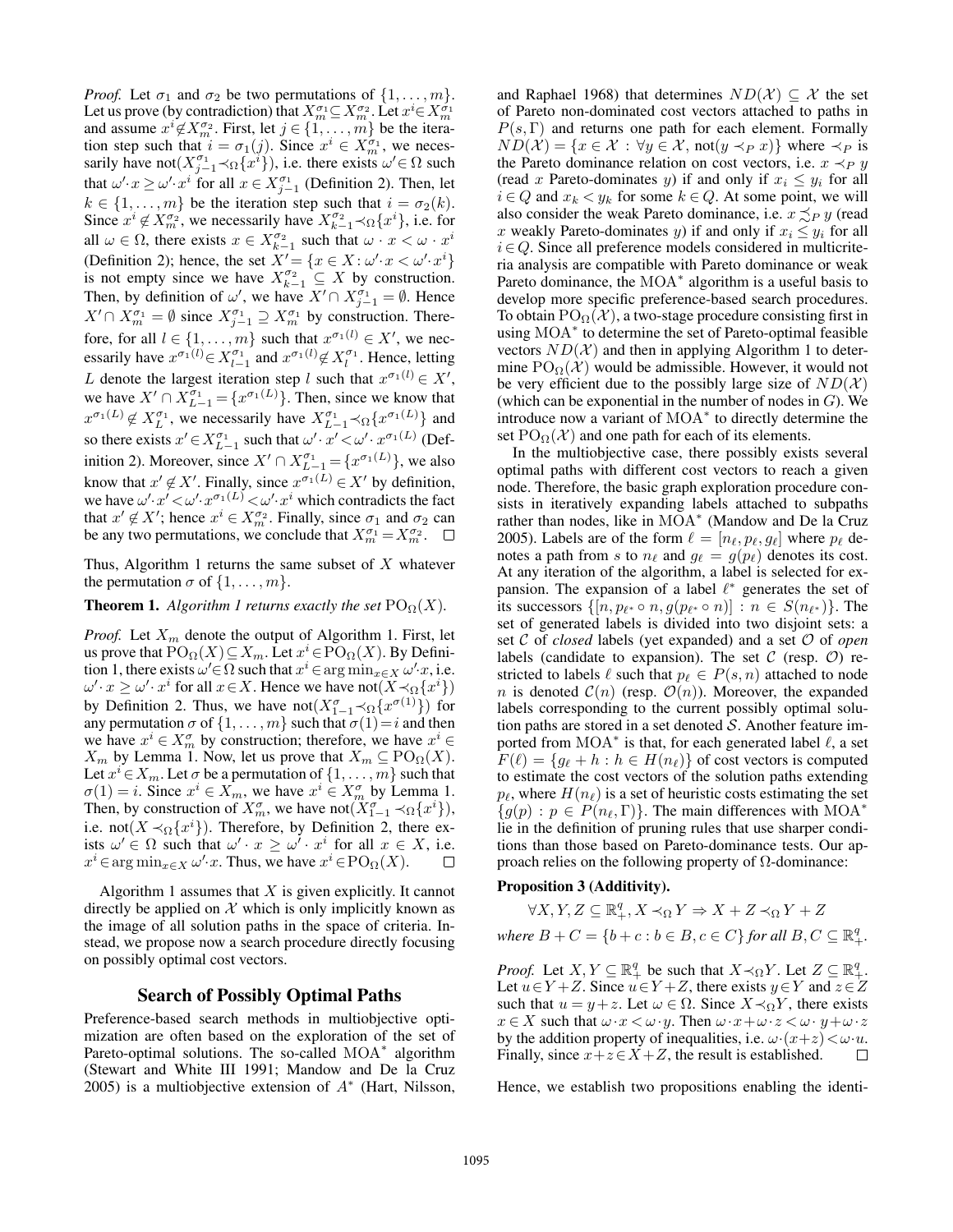fication of labels corresponding to subpaths that cannot be extended into a possibly  $f_{\omega}$ -optimal solution path.

**Proposition 4.** At any node  $n \in N$ , if there exists  $\ell' \in \mathcal{O}(n)$ and a set  $L \subseteq \mathcal{O}(n) \cup \mathcal{C}(n)$  such that  $\{g_\ell : \ell \in L\} \prec_{\Omega} \{g_{\ell'}\},$ *then path*  $p_{\ell'}$  *is not part of a possibly optimal solution path.* 

*Proof.* Consider  $n \in N$ ,  $\ell' \in \mathcal{O}(n)$  and  $L \subseteq \mathcal{O}(n) \cup \mathcal{C}(n)$  such that  $\{g_\ell : \ell \in L\} \prec_{\Omega} \{g_{\ell'}\}$ . Let  $p \in P(n, \Gamma)$ . We want to prove that  $g(p_{\ell'} \circ p) \notin \text{PO}_{\Omega}(\mathcal{X})$ . Since  $\prec_{\Omega}$  is additive (Proposition 3), we have  ${g_\ell : \ell \in L}$  +  ${g(p)} \prec_{\Omega} {g_{\ell'}}$  +  ${g(p)}$ , i.e.  ${g_{\ell} + g(p) : \ell \in L} \prec_{\Omega} {g_{\ell'} + g(p)}$ . Therefore, we have  ${g(p_\ell \circ p) : \ell \in L} \prec_{\Omega} {g(p_{\ell'} \circ p)}$ . Finally, since  $g(p_{\ell'} \circ p) \in \mathcal{X}$ and  $\{g(p_\ell \circ p) : \ell \in L\} \subseteq \mathcal{X}$ , we have  $g(p_{\ell'} \circ p) \notin \text{PO}_{\Omega}(\mathcal{X})$ by Proposition 1.  $\Box$ 

This proposition says that we can discard any label  $\ell' \in \mathcal{O}(n)$ during the search whenever  $\{g_\ell : \ell \in L\} \prec_{\Omega} \{g_{\ell'}\}$  for some subset  $L \subseteq \mathcal{O}(n) \cup \mathcal{C}(n)$ . In practice, there is no need to enumerate and test all subsets  $L$  to discard  $\ell'$ . It is indeed sufficient to make the test for  $L=O(n)\cup C(n)$  by definition of  $\Omega$ -dominance. Then, the elimination of labels in  $\mathcal{O}(n)$ based on Proposition 4 is performed by a single call to  $\Omega$ -Filter (see Algorithm 1) on the input  $\mathcal{O}(n) \cup \mathcal{C}(n)$  and we intersect the output with  $\mathcal{O}(n)$  so as to obtain the labels that deserve further development. To summarize, we will use the following pruning rule:

**Rule R1.** *Discard the labels in*  $\mathcal{O}(n)$  *that do not belong to*  $\Omega$ *-Filter*( $\mathcal{O}(n) \cup \mathcal{C}(n)$ ).

The second pruning rule we are going to introduce assumes, as in MOA $^*$ , that heuristic H is admissible (i.e. H provides an optimistic evaluation of solution paths to the goal). This assumption is formalized as follows: for all  $n \in N$ , for all  $p \in P(n, \Gamma)$ , there exists  $h \in H(n)$  such that  $h \preceq_{P} g(p)$ . Under this assumption, the following proposition holds:

**Proposition 5.** At any  $n \in N$ , if there exists  $\ell' \in \mathcal{O}(n)$  and  $L \subseteq S \cup \bigcup_{\gamma \in \Gamma} \mathcal{O}(\gamma)$  such that  $\{g_\ell : \ell \in L\} \prec_{\Omega} \{g_{\ell'}\} + H(n)$ , then path  $p_{\ell'}$  is not part of a possibly optimal solution path.

*Proof.* Consider  $n \in N$ ,  $\ell' \in \mathcal{O}(n)$  and  $L \subseteq \mathcal{S} \cup \bigcup_{\gamma \in \Gamma} \mathcal{O}(\gamma)$ such that  $\{g_\ell : \ell \in L\} \prec_{\Omega} \{g_{\ell'}\} + H(n)$ . For any  $p \in P(n, \Gamma)$ we want to prove that  $g(p_{\ell'} \circ p) \notin \text{PO}_{\Omega}(\mathcal{X})$ . Since H is admissible, there exists  $h \in H(n)$  such that  $h \preceq_{\mathrm{P}} g(p)$ . Then we have  $g_{\ell'} + h \preceq_P g_{\ell'} + g(p) = g(p_{\ell'} \circ p)$ . Therefore, for all  $\omega \in \Omega$ , we have  $\omega \cdot (g_{\ell'}+h) \leq \omega \cdot g(p_{\ell'} \circ p)$  since  $\omega$  is a vector of positive weights. Then, since  $\{g_\ell : \ell \in L\} \prec_{\Omega} \{g_{\ell'}\} + H(n)$ , for all  $\omega \in \Omega$ , there exists  $x \in \{g_\ell : \ell \in L\}$  such that  $\omega \cdot x$  <  $\omega \cdot (g_{\ell'} + h)$ ; hence  $\omega \cdot x < \omega \cdot g(p_{\ell'} \circ p)$  by transitivity of inequalities. Therefore, we have  $\{g_\ell : \ell \in L\} \prec_{\Omega} \{g(p_{\ell'} \circ p)\}.$ Finally, since  $g(p_{\ell'} \circ p) \in \mathcal{X}$  and  $\{g_{\ell} : \ell \in L\} \subseteq \mathcal{X}$ , we have  $g(p_{\ell'} \circ p) \notin \text{PO}_{\Omega}(\mathcal{X})$  by Proposition 1.

As for rule R1, there is no need to test all subsets  $L$  to discard  $\ell'$ . It is sufficient to make the test for  $L = \mathcal{S} \cup \bigcup_{\gamma \in \Gamma} \mathcal{O}(\gamma)$ . Hence we will use this second rule.

**Rule R2.** *Discard*  $\ell' \in \mathcal{O}(n)$  *if*  $\{g_{\ell} : \ell \in L\} \prec_{\Omega} \{g_{\ell'}\} + H(n)$ where  $L = \mathcal{S} \cup \bigcup_{\gamma \in \Gamma} \mathcal{O}(\gamma).$ 

| <b>Algorithm 2:</b> $PO_{\Omega}(\mathcal{X})$ computation                                                        |  |  |  |  |  |  |  |
|-------------------------------------------------------------------------------------------------------------------|--|--|--|--|--|--|--|
| <b>Input:</b> $G = (N, A)$ ; s; $\Gamma$ ; H; $\Omega$                                                            |  |  |  |  |  |  |  |
| Output: $S$                                                                                                       |  |  |  |  |  |  |  |
| 1 foreach $n \in N$ do                                                                                            |  |  |  |  |  |  |  |
| $\mathcal{O}(n) \leftarrow \emptyset$ : $\mathcal{C}(n) \leftarrow \emptyset$<br>$\overline{\mathbf{2}}$          |  |  |  |  |  |  |  |
| $3 \mathcal{O}(s) \leftarrow \{ [s, \langle s \rangle, (0, \ldots, 0)] \}; \mathcal{S} \leftarrow \emptyset$      |  |  |  |  |  |  |  |
| while $\mathcal{O} \neq \emptyset$ do                                                                             |  |  |  |  |  |  |  |
| $\ell^* \leftarrow$ SELECT $(\mathcal{O})$<br>5                                                                   |  |  |  |  |  |  |  |
| Move $\ell^*$ from $\mathcal O$ to $\mathcal C$<br>6                                                              |  |  |  |  |  |  |  |
| if $n_{\ell^*} \in \Gamma$ and $\forall \ell \in S$ , not( $q_{\ell} \preceq_{\mathbf{P}} q_{\ell^*}$ ) then<br>7 |  |  |  |  |  |  |  |
| Add $\ell^*$ to S<br>8                                                                                            |  |  |  |  |  |  |  |
| else<br>9                                                                                                         |  |  |  |  |  |  |  |
| foreach $n \in S(n_{\ell^*})$ do<br>10                                                                            |  |  |  |  |  |  |  |
| Generate $\ell' = [n, p_{\ell^*} \circ \langle n \rangle, q_{\ell^*} + g((n_{\ell^*}, n))]$<br>11                 |  |  |  |  |  |  |  |
| if $\forall \ell \in \mathcal{O}(n) \cup \mathcal{C}(n)$ , not $(g_{\ell} \preceq_{P} g_{\ell'})$ then<br>12      |  |  |  |  |  |  |  |
| Add $\ell'$ to $\mathcal{O}(n)$<br>13                                                                             |  |  |  |  |  |  |  |
| Apply rule R2 to $\ell'$<br>14                                                                                    |  |  |  |  |  |  |  |
| if $\ell'$ is not discarded then<br>15                                                                            |  |  |  |  |  |  |  |
| Apply rule R1 to $\mathcal{O}(n)$<br>16                                                                           |  |  |  |  |  |  |  |
| 17 S ← $\Omega$ -Filter(S)                                                                                        |  |  |  |  |  |  |  |

Using the above results, we propose Algorithm 2 to compute  $PO_{\Omega}(\mathcal{X})$  where SELECT(L) returns a label  $\ell \in L$  such that:  $\exists f \in F(\ell), \forall \ell' \in \mathcal{O}, \forall f' \in F(\ell'), \text{not}(f' \preceq_P f).$ 

**Theorem 2.** *Algorithm 2 returns exactly the set*  $PO_{\Omega}(\mathcal{X})$ *and one solution path for each returned element.*

*Proof.* First, let us remark that Algorithm 2 is based on a MOA<sup>\*</sup> search of Pareto-optimal cost vectors attached to solution paths, refined by two pruning rules R1 and R2. This focus on Pareto-optimal solutions is justified by the fact that all vectors in  $\Omega$  have strictly positive components by hypothesis (hence possibly optimal vectors are necessarily Paretooptimal). Then, we know that we cannot loose a possibly optimal cost vector by discarding labels with rule R1 or R2 due to propositions 4 and 5. Hence the set of returned labels S contains necessarily all elements in  $PO_{\Omega}(\mathcal{X})$  at the end of the while loop. Finally, the last call of  $\Omega$ -Filter on S (see line 17 of Algorithm 2) eliminates, if necessary, any solution that does not belong to  $PO_{\Omega}(\mathcal{X})$ .  $\Box$ 

## Incremental Elicitation During the Search

In Section 2, we were considering that  $\Omega$ , the set of admissible weights, is stable over the time. We consider now that new preference statements about paths are obtained at different times (denoted  $1, \ldots, T$ ) during the search (we assume that Algorithm 2 starts at time 0 and terminates at time  $T+1$ ). This induces additional constraints that progressively reduce the set  $\Omega$ . Let  $\Omega_t$  be the set  $\Omega$  at time t of the process. We obtain a nested sequence of sets since  $\Omega_{t+1} \subseteq \Omega_t$  for all  $t \in \{0, ..., T\}$  and therefore  $PO_{\Omega_{t+1}}(\mathcal{X}) \subseteq PO_{\Omega_{t}}(\mathcal{X})$ by Definition 1. Hence the labels discarded at time  $t$  correspond to subpaths that cannot be part of a possibly optimal solution path at any time  $t' \in \{t+1, \ldots, T+1\}$ . Therefore, when  $\Omega$  reduces over the time, there is no need to restart Algorithm 2. It will output the set  $PO_{\Omega_{T+1}}(\mathcal{X})$  at the end of the process. This remark suggests the possibility of inserting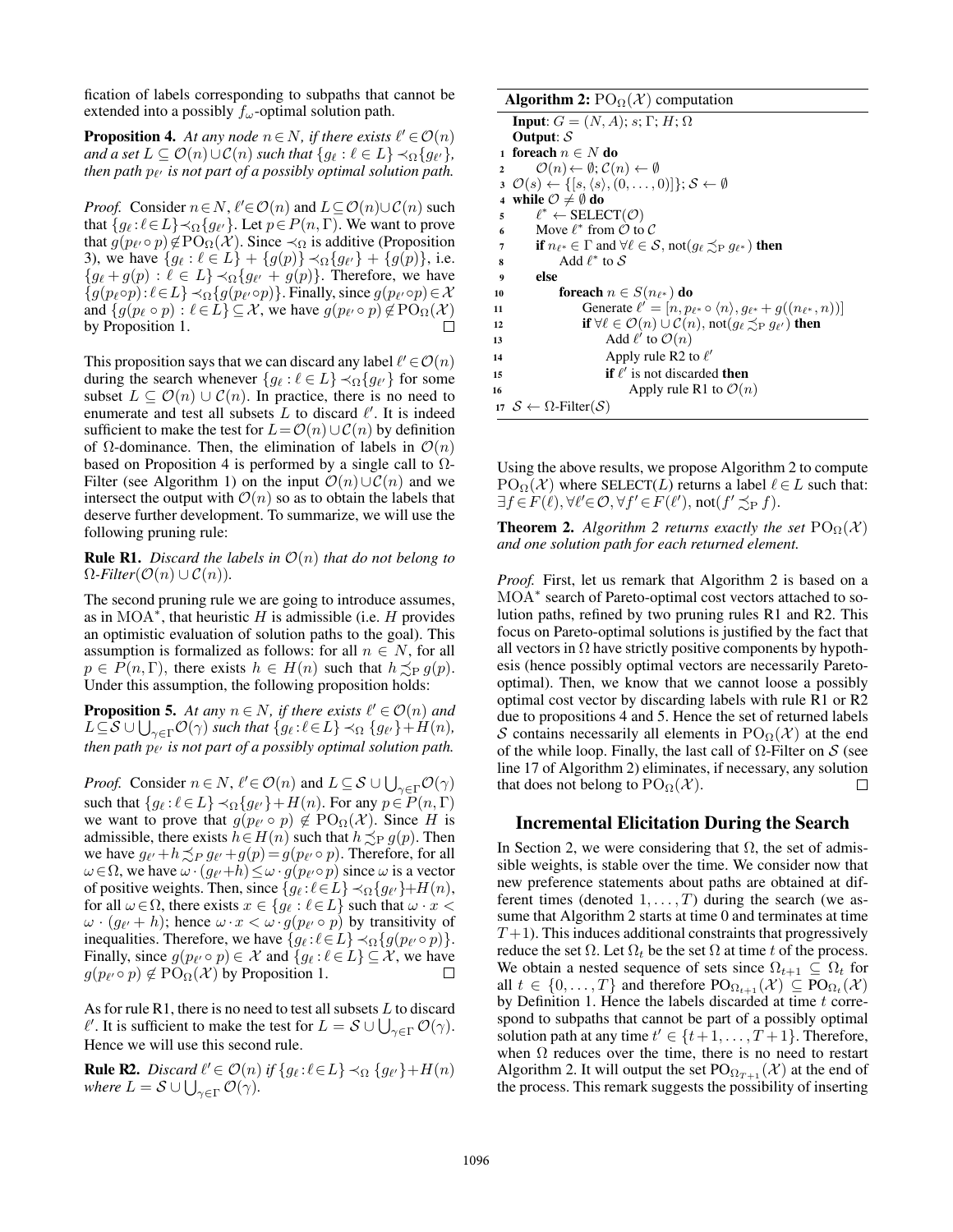preference queries in the search algorithm so as to obtain additional constraints on  $\Omega$ , thus enabling a faster focus on the preferred solution paths.

Query Selection Strategies. We use query selection strategies based on the Minimax Regret criterion so as to reduce the uncertainty. Minimax Regret is a decision criterion usually used for decision making under total uncertainty. It is also a useful criterion to select preference queries as shown in (Wang and Boutilier 2003; Boutilier et al. 2006). According to this decision criterion, the most promising cost vector  $x \in \mathcal{X}$  given the uncertainty set  $\Omega$  is characterized by the following definitions of regrets, for all  $x, y \in \mathcal{X}$ :

#### Definition 3.

*Pairwise Max Regret:*  $\text{PMR}(x, y; \Omega) = \max_{\omega \in \Omega} \{ \omega \cdot x - \omega \cdot y \}$  $\mathit{Max\,Regret: MR}(x, \mathcal{X}; \Omega) = \max_{y \in \mathcal{X}} \mathrm{PMR}(x, y; \Omega)$  $Minimax \, Regret: \, \text{MMR}(\mathcal{X}; \Omega) = \min_{x \in \mathcal{X}} \text{MR}(x, \mathcal{X}; \Omega)$ 

 $MR(x, \mathcal{X}; \Omega)$  is the worst-case regret of choosing x instead of any  $y \in \mathcal{X}$ . According to the Minimax Regret criterion, the optimal cost vectors (named MMR-vectors hereafter) are those minimizing MR, i.e. those achieving the MMR value. Choosing a MMR-vector allows one to guarantee that the worst-case loss is minimized. Given the set  $\Omega$ , the worstcase loss measured by MMR might still be too large for certifying the quality of the solution. Therefore, the Minimax Regret criterion can be used to select the most effective queries to reduce the MMR-value (the answers will further restrict the set  $\Omega$ ). Ideally, we would like to obtain MMR= 0, which corresponds to the identification of a *necessarily optimal* solution, i.e. a solution which is optimal for all remaining  $\omega \in \Omega$ . This idea was successfully implemented in (Wang and Boutilier 2003; Boutilier et al. 2006) by the *Current Solution Strategy* (CSS). The CSS consists in generating a preference query asking the DM to compare two potentially good cost vectors in  $\mathcal{X}$ : an MMR-vector  $x^*$ and another vector y maximizing  $\text{PMR}(x^*, y; \Omega)$ . The set  $\Omega$  is then reduced by inserting the linear constraint induced by the answer, so as to keep consistency with DM's preferences. The CSS is based on the repeated computation of  $PMR(x, y; \Omega)$  for many pairs  $(x, y)$  of feasible solutions (all in the worst-case), which may induce prohibitive computation times in our context due to the size of  $X$ . Therefore, instead of computing  $X$  and then applying this elicitation scheme, we propose to integrate the CSS to the search performed by Algorithm 2. We present now two strategies (S1 and S2) for generating queries during the search so as to obtain a set  $\Omega$  sufficiently small to identify a necessarily optimal solution.

Strategy S1 aims at using new preference statements to better select the next label to expand. To this end, the call to  $SELECT(\mathcal{O})$  in Algorithm 2 line 5 selects the next label to expand by repeatedly asking queries applying the CSS over the set  $X = \{g_\ell + h : \ell \in \mathcal{O}, h \in H(n_\ell)\}\$  of heuristic cost vectors until the MMR equals zero. Note that if  $MMR(X; \Omega)$ is initially equal to zero, no query is asked during the call to SELECT( $\mathcal{O}$ ). Then, the label  $\ell^* \in \mathcal{O}$  selected for expansion

corresponds to an element of  $X$  with a null MR value, i.e. the label  $\ell^*$  is such that  $MR(g_{\ell^*} + h, X; \Omega) = 0$  for some  $h \in H(n_{\ell^*})$ . Thus, using this strategy amounts to only extending paths associated with a necessarily optimal heuristic cost vector. Finally, if the MMR value of  $X = \{g_\ell : \ell \in S\}$ is strictly larger than zero at the end of Algorithm 2, then S1 iteratively applies the CSS over  $X$  until the MMR equals zero; this ensures that there exists a necessarily optimal solution path in the set  $S$  returned by Algorithm 2.

Strategy S2 only uses new preference statements to keep the MMR of  $X = \{g_\ell : \ell \in S\}$  at value zero. S2 ensures that there exists, at any time of Algorithm 2, a solution that is necessarily optimal in  $S$ . More precisely, whenever the insertion of  $\ell^*$  in S (line 8) makes the MMR value of X be strictly larger than zero, then S2 repeatedly asks queries applying the CSS over  $X$  until the MMR equals zero. Hence, Algorithm 2 outputs a necessarily optimal solution.

Note that, in both strategies, the DM is only asked to compare pairs of vectors associated with complete paths from s to a goal node which makes sense. Although these cost vectors are heuristic evaluations of solution paths in strategy S1 they represent actual costs of solution paths in strategy S2. Hence in strategy S2, queries could be complemented by the presentation of paths under consideration to the DM to better ground her decision. This option seems less appropriate in S1 because it involves heuristic estimations of costs rather than actual costs of solution paths.

Algorithm 2 combined with strategy S1 or S2 returns a necessarily optimal solution. However it should be seen as a theoretical answer to our multiobjective search problem because in practice, making the MMR decrease to 0 at any stage of the procedure may entail a prohibitive number of queries. For a practical implementation of this procedure, we slightly relax the constraint on the MMR value by only requiring that MMR remains below a positive threshold  $\lambda$ . Let us develop this idea.

**Search Implementation** Let us relax the notion of  $f_{\omega}$ optimality by considering, in any set of vectors  $X$ , the set of *near-optimal* solutions defined by  $\{x \in X : f_{\omega}(x) \min_{y \in X} f_{\omega}(y) \leq \lambda$ , for some given threshold  $\lambda > 0$ . This leads us to introduce the following:

Definition 4. *The set of possibly near-optimal vectors in* X *is:*  $\text{PO}_{\Omega}^{\lambda}(X) = \bigcup \{x \in X : f_{\omega}(x) - \min_{y \in X} f_{\omega}(y) \le \lambda\}.$ ω∈Ω

As for  $PO_{\Omega}(\mathcal{X})$ , the queries generated during the search of the possibly near-optimal solution paths will reduce  $\Omega$  and therefore  $PO_{\Omega}^{\lambda}(X)$  until a *necessarily near-optimal* vector  $x \in X$  is found, i.e. such that  $f_{\omega}(x) - \min_{y \in X} f_{\omega}(y) \leq \lambda$  for all remaining  $\omega \in \Omega$ . Note that, by definition, a necessarily near-optimal vector in  $X$  has a MR value strictly lower than  $\lambda$ . Let us explain how Algorithm 2 and strategies S1 and S2 must be adapted to compute a necessarily near-optimal solution path. Consider the following dominance:

# **Definition 5.** For all  $Y, Z \subseteq \mathbb{R}^q_+$ :

 $Z \prec_{\Omega}^{\lambda} Y$  *if and only if*  $\forall y \in Y, \forall \omega \in \Omega, \exists z \in Z, \omega \cdot y - \omega \cdot z > \lambda$ This relation is useful to determine  $PO^{\lambda}_{\Omega}$  due to the following result that includes Proposition 1 as special case ( $\lambda = 0$ ).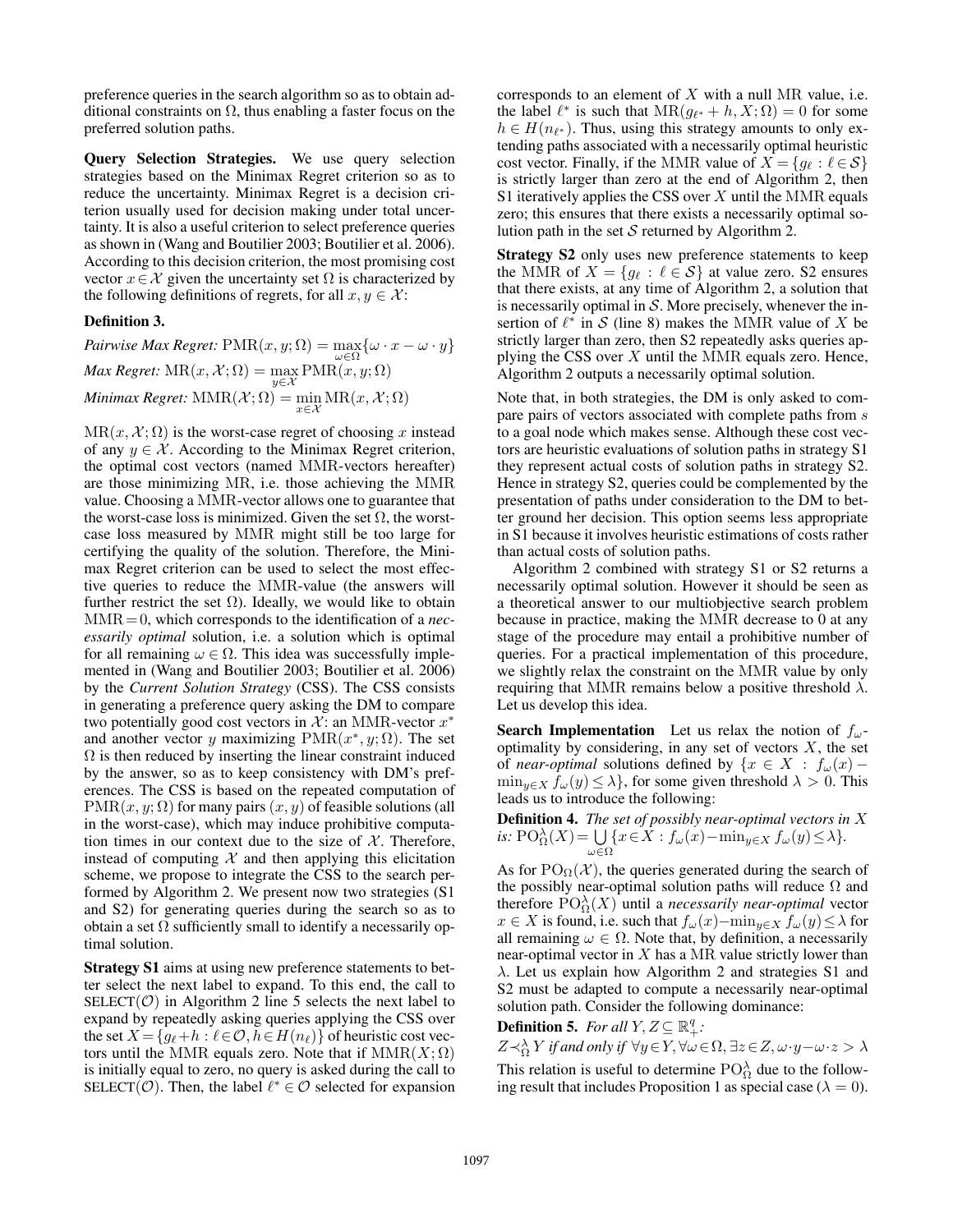**Proposition 6.** If there exists  $Y, Z \subseteq X$  such that  $Z \prec_{\Omega}^{\lambda} Y$ *then*  $Y \cap \mathrm{PO}_{\Omega}^{\lambda}(X) = \emptyset$ *.* 

The proof is deliberately omitted, it is very similar to that of Proposition 1. Moreover,  $\prec_{\Omega}^{\lambda}$  obviously shares several useful properties with  $\prec_{\Omega}$ , including transitivity and additivity. Therefore  $\prec_{\Omega}^{\lambda}$  is to PO<sub> $\Omega$ </sub> as  $\prec_{\Omega}$  is to PO<sub> $\Omega$ </sub>. Hence, if  $\prec_{\Omega}$ is substituted by  $\prec_{\Omega}^{\lambda}$  then Algorithm 1 returns  $\mathrm{PO}_{\Omega}^{\lambda}(X)$  instead of  $PO_{\Omega}(X)$ ; consequently, if the same substitution is performed in R1 and R2 then Algorithm 2 returns  $\text{PO}^{\lambda}_{\Omega}(\mathcal{X})$ instead of  $PO_{\Omega}(\mathcal{X})$ . Furthermore, our elicitation strategies can be used during the search to reduce the uncertainty set  $\Omega$ so as to determine a necessarily near-optimal solution path. It is sufficient to modify S1 and S2 so that MMR values are not required to be equal to zero, but only to be lower than  $\lambda$ .

## Numerical Tests

In this section, we report various numerical tests aiming at evaluating the performance of elicitation procedures S1 and S2 within Algorithm 2, both in terms of computation time and number of preference queries. These tests are used to determine a necessarily near-optimal path for the approximation threshold  $\lambda = 0.01$  (meaning that the MMR value will be below 0.01). We consider instances of  $G = (N, A)$  with one goal node  $\gamma$  and generated as follows: nodes in  $N$  are uniformly drawn in the two dimension grid  $\{1, \ldots, 1000\} \times \{1, \ldots, 1000\}$ , except  $\gamma$  and the source node s which are respectively located in  $(1000, 500)$ and (1, 500). Then, each generated node is linked to its five nearest nodes by arcs uniformly drawn in  $\{0, \ldots, 100\}^q$ . As admissible heuristic  $H$ , we consider that  $H(n)$  only contains the ideal point  $I(n) = (I_1, \ldots, I_q)$  for all  $n \in N$ , where  $I_k =$  $\min_{x \in \{g(p): p \in P(n,\gamma)\}} x_k$  for all  $k \in Q$ . Simulated DMs answer to queries according to a linear scalarizing function  $f_{\omega}$ , where  $\omega$  is randomly chosen in  $\{\text{int}(\mathbb{R}^q_+) : \sum_{i \in N} \omega_i = 1\}$ .

The tests aim at estimating the impact of  $q$  (the number of criteria, see Table 1) and the impact of  $|N|$  (the number of nodes, see Table 2) on the performance of Algorithm 2 implemented with S1 or S2. For comparison, we also consider the two-stage procedure (named S0 hereafter) consisting in first running MOA<sup>\*</sup> and then applying the CSS over the resulting set of Pareto-optimal cost vectors. In Tables 1 and 2, the computation time is given in minutes and results are obtained by averaging over 30 runs. Linear optimizations are performed using the Gurobi library of Java.

Looking at the results for S1, we first see that Algorithm 2 used with S1 is faster than S0 when we consider more than three criteria (see Table 1). In particular, S1 is almost 100 times faster than S0 for  $q = 4, 5$ . Moreover, the number of queries tends to be smaller than that of S0 as  $q$  increases: S1 indeed generates 70%, 51%, 43% and 20% more queries than S0 when  $q$  is respectively equal to 2, 3, 4 and 5. Besides, we can see that Algorithm 2 combined with S1 is much faster than S0 on bigger instances (see Table 2): S1 is almost five times faster than S0 and generates 8% less queries for  $|N|=500$ .

Looking now at the results obtained for S2, we first see that Algorithm 2 used with S2 generates less preference queries than S0. For instance, S2 generates 44% less queries

for  $q = 5$  (see Table 1) and save about 25% of queries on the bigger instances (see Table 2); therefore S2 significantly reduces the DM's burden. However, computation times are worse with S2, especially on small instances and when considering two or three criteria. Overall, Algorithm 2 combined with strategy S1 turns out to be faster but S2 may still be preferred to minimize the number of queries.

Table 1: Impact of q the number of criteria ( $|N| = 200$ ).

|              | $q=2$ |               | $q=3$       |      | $q=4$                                               |                    | $q=5$ |            |
|--------------|-------|---------------|-------------|------|-----------------------------------------------------|--------------------|-------|------------|
|              |       |               |             |      | time queries time queries time queries time queries |                    |       |            |
| S0           | 0.02  | 3.7           | $\perp$ 1.3 |      |                                                     | $8.3$   131.5 12.5 |       | 192.7 23.5 |
| S1           | 0.5   | 6.3           |             | 12.5 | $\perp$ 1.5                                         | 17.9               |       | 28.1       |
| $\mathbf{S}$ | 29    | $3.5^{\circ}$ | 25.1        | 6.8  | 78.2                                                | 10.2               | 603.2 | 13.1       |

Table 2: Impact of |N| the number of nodes ( $q = 3$ ).

|                |                  |      | $ N  = 100$   $ N  = 300$   $ N  = 400$ |      |      |                                                     | $ N  = 500$ |      |
|----------------|------------------|------|-----------------------------------------|------|------|-----------------------------------------------------|-------------|------|
|                |                  |      |                                         |      |      | time queries time queries time queries time queries |             |      |
|                | 0.2 <sub>z</sub> |      |                                         | 9.4  | 15.8 | $10.4$   28.8                                       |             | 11.5 |
| S1             | 0.32             | 12.3 | 8.3                                     | 13.2 | 3.8  | 11.6                                                | 5.8         | 10.6 |
| S <sub>2</sub> | 24               | 6.5  | 158.4                                   | 7.7  | 65.6 | 9.1                                                 | 154.4       | 8.3  |

#### Conclusion and Perspectives

We have presented a new approach to multiobjective preference-based search where the elicitation of criteria weights is performed incrementally during the search. We have proposed, implemented and tested several elicitation strategies enabling a balanced tradeoff between two conflicting objectives: minimizing the number of queries and maximizing the quality of the recommendation. The tests show that, in multiobjective state space search problems, performing the elicitation during the search is better than first generating the Pareto set with MOA<sup>∗</sup> and then applying standard elicitation techniques on the Pareto set. Moreover, the number of queries needed to make a recommendation with the desired guarantee remains low despite the combinatorial nature of the problem.

The next step is now to extend our approach to work with a non-linear  $f_{\omega}$  function so as to obtain better fitting capacities to the DM's preferences and enhance the possibilities of exploring the Pareto set. For example, an incremental elicitation procedure for Choquet integrals has been recently proposed in (Benabbou, Perny, and Viappiani 2014) for explicit sets of alternatives. However, its extension to multiobjective state-space search raises challenging algorithmic questions. The use of a Choquet integral indeed complicates the definition of pruning rules during the search as well as the exploitation of new preference information.

Finally, integrating incremental preference elicitation into other general solution schemes (e.g. Branch and Bound, And/Or search) would also be worth investigating.

## Acknowledgments

Work supported by the French National Research Agency through the Idex Sorbonne Universités under grant ANR-11-IDEX-0004-02.